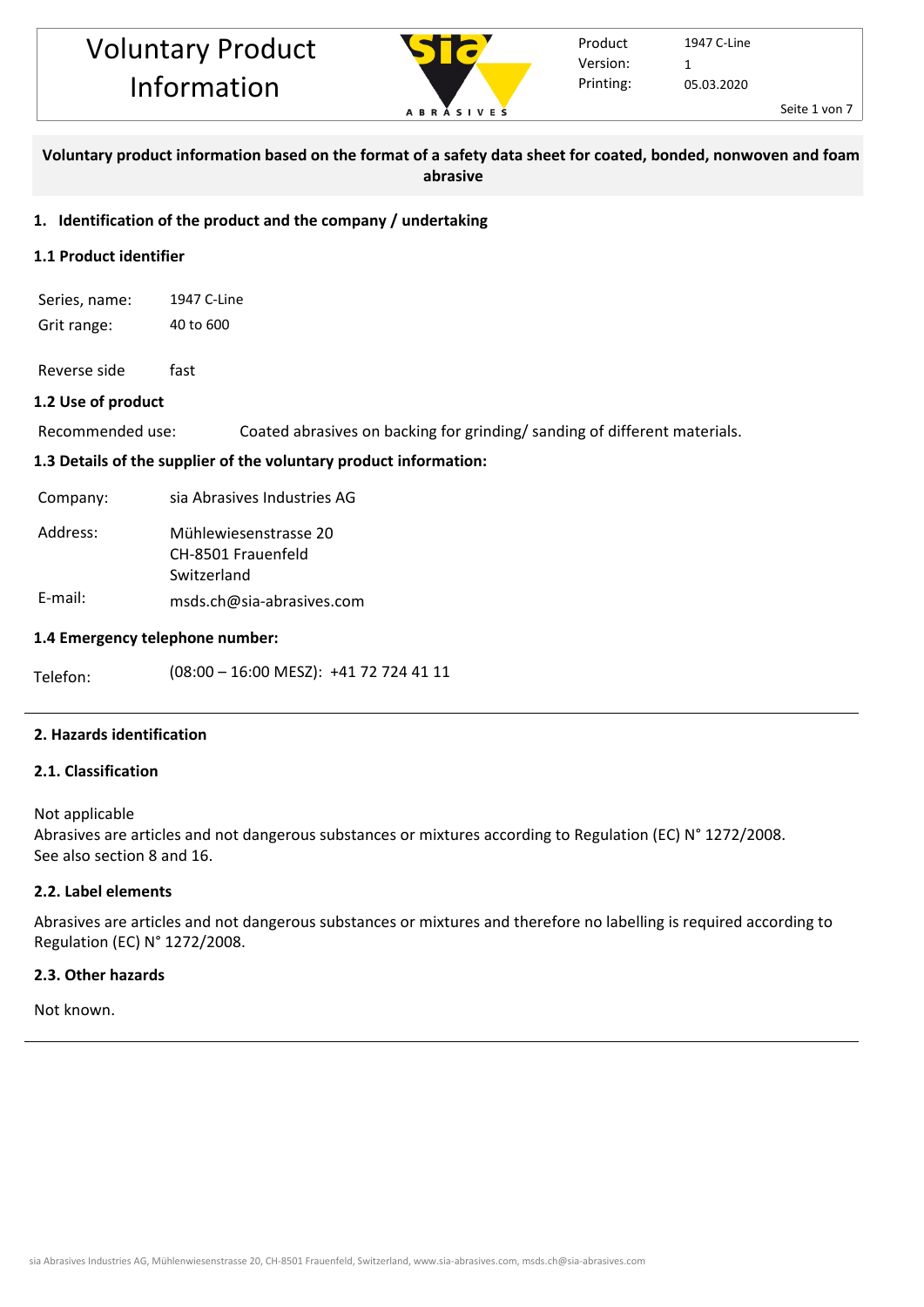

Seite 2 von 7

## **3. Composition/information on ingredients**

The product contains the following ingredients which are classified according to Regulation (EC) Nr. 1272/2008 or for which a community occupational exposure limit value exists

| Substances | $EC-N^{\circ}$ | $CAS-N°$ | $ REACH Reg. No $ Conc. $(\%)$                                  | Classification acc. to Regulation (EC) N° |                   |
|------------|----------------|----------|-----------------------------------------------------------------|-------------------------------------------|-------------------|
|            | (if available) |          | $\left  \right $ (if available) $\left  \right $ (if available) | 1272/2008                                 |                   |
|            |                |          |                                                                 | Hazard classes /                          | Hazard statements |
|            |                |          |                                                                 | hazard categories                         |                   |
|            |                |          |                                                                 |                                           |                   |

Nothing to declare.

(for full text of H-phrases see section 16)

**Remark** No PDMS (silicone-oils) present in this product

#### **4. First aid measures**

See also section 8 and 16

#### **4.1. Description of first aid measures**

Inhalation:

Not possible, due to the form of the product. If dust is inhaled, move person to fresh air. If breathing is difficult, have qualified personnel administer oxygen. Seek medical attention if irritation or other symptoms persist.

#### Eye contact

Remove contact lenses if present and easy to do so. Flush eyes thoroughly with large amounts of water, holding eyelids open. If irritation persists, seek medical attention.

#### Skin contact

Wash skin with soap and water. If irritation or other symptoms develop, seek medical attention. sist.

Ingestion

Not likely, due to the form of the product. In the event of, do not induce vomiting. Rinse mouth with water. Seek medical attention if a large amount is swallowed or if you feel unwell..

## **4.2. Most important symptoms and effects, both acute and delayed**

Not known, but dust may cause eye and respiratory irritation. Prolonged inhalation of high concentration of dust may cause adverse effects on the lungs.

## **4.3. Indication of any immediate medical attention and special treatment needed**

Not relevant. Treat symptomatically.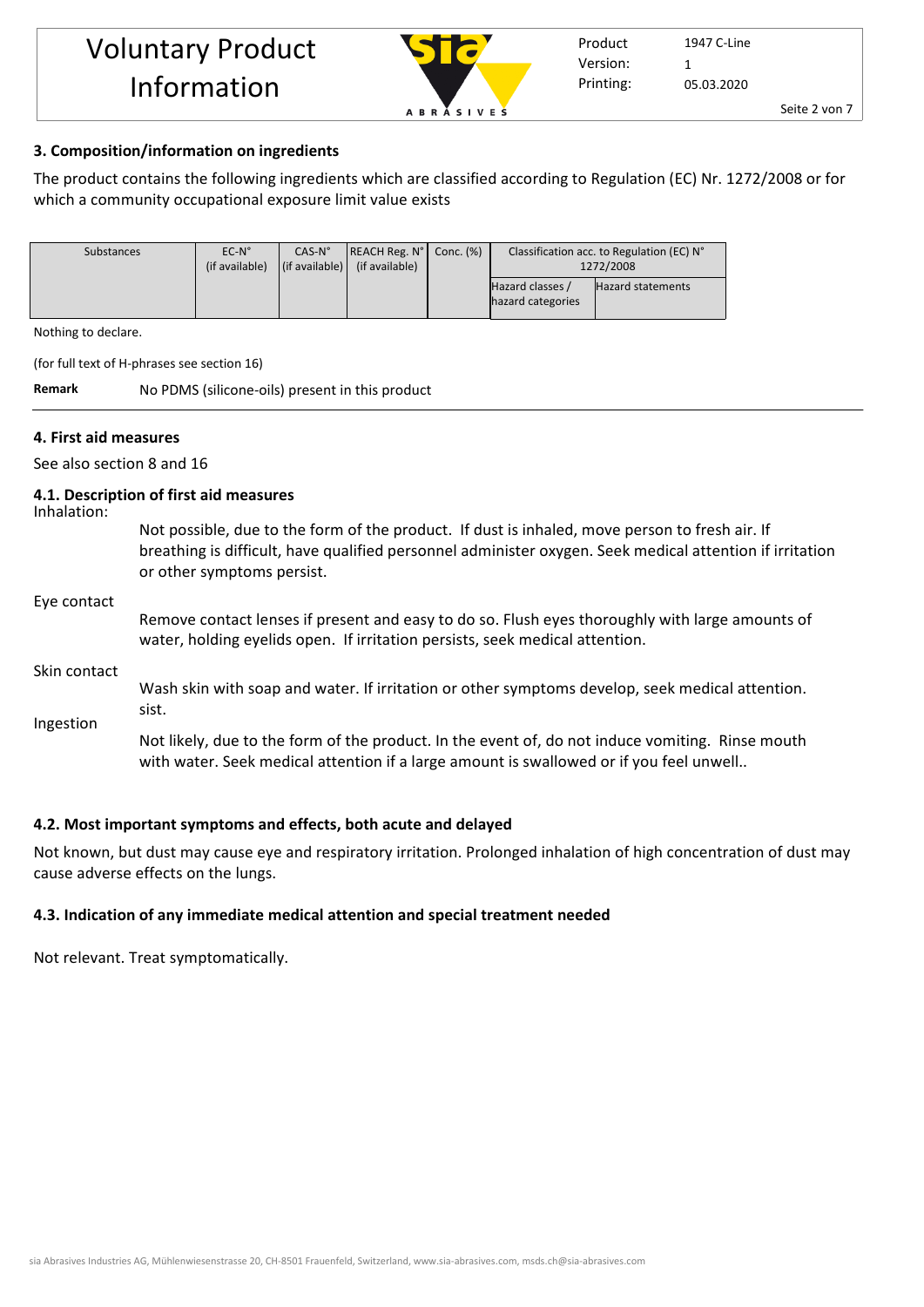

## **5. Fire fighting measures**

## **5.1. Extinguishing media:**

Extinguishing media: water, foam, sand, powder or C02 as appropriate for surrounding materials.

# **5.2. Special hazards arising from the product**

Toxic fumes may occur. Use respiratory protective equipment.

# **5.3. Special protective equipment and precautions for fire-fighters**

Extinguishing materials should be selected according to the surrounding area.

# **6. Accidental release measures**

Not applicable.

# **7. Handling and storage**

Follow instructions of grinding machine manufacturers and the relevant national regulations. In addition, observe the safety recommendations of the manufacturer.

# **8. Exposure controls/personal protection**

## **8.1. Control parameters**

Before grinding it is recommended to perform a risk assessment and to use personal protection equipment accordingly.

Occupational exposure limit values and/or biological limit values.

Keep exposure to the following components under surveillance. (Observe also the regional official regulations

**Abbreviation:** e: inhalable

a: respirable / alveolengängig NA: not applicable / nicht zutreffend

## **EUROPE:**

Longterm: The employees average airborne exposure in any 8hour work shift of a 42hour work week which shall not be exceeded. Shortterm: Maximum exposure of four 15min periods per 8 hour shift, with at least 60 minutes between exposure periods

Note: Hazardous dust of the workpiece material may be generated during grinding and/or sanding operations. National regulations for dust exposure limit values have to be taken into consideration.

# **8.2. Exposure controls**

# **8.2.1. Individual protection measures**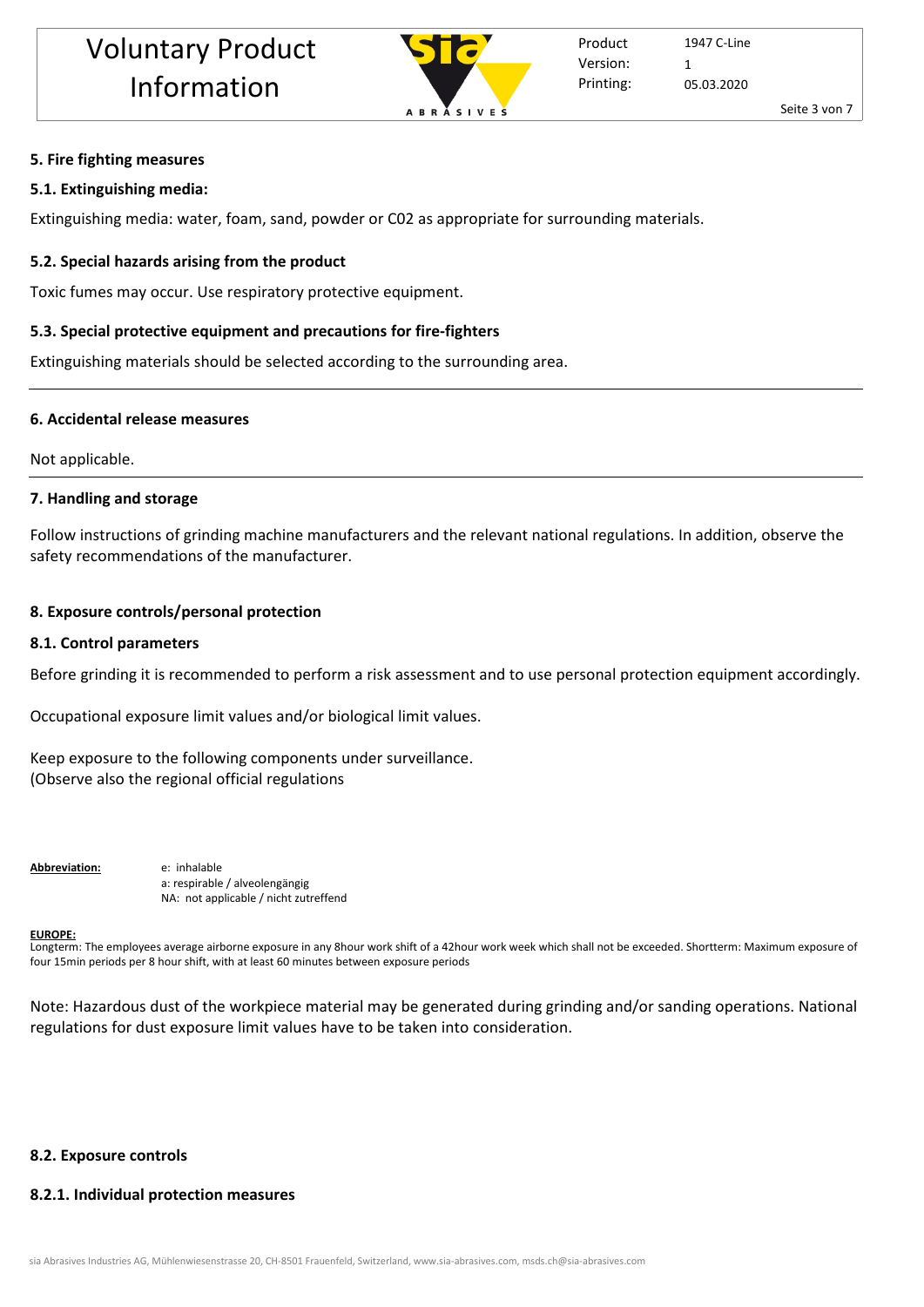

Seite 4 von 7

## **8.2.1.1. Respiratory protection**

Use respiratory protective equipment (type depends on specific application and material being ground)

## **8.2.1.2. Hand protection**

Wear protective gloves (type depends on specific application and material being ground)

## **8.2.1.3. Eye protection**

Wear protective goggles or face shield (type depends on specific application and material being ground)

## **8.2.1.4. Hearing protection**

Use hearing protection (type depends on specific application and material being groun)

## **8.2.1.5. Body protection**

Use protective clothing (type depends on specific application and material being ground)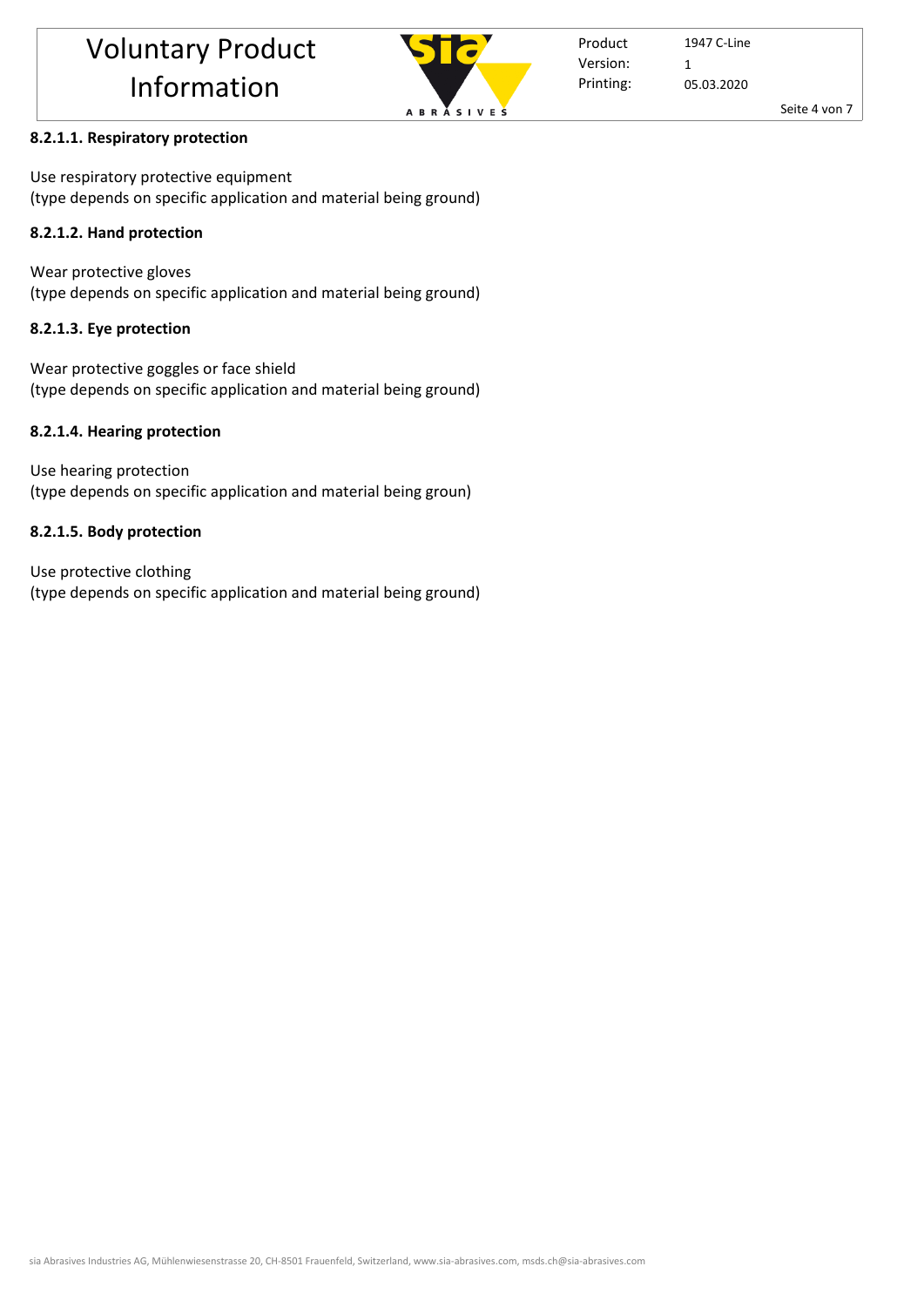

Seite 5 von 7

## **9 Physical and chemical properties**

#### **9.1 Information on basic physical and chemical properties**

| <b>General Physical Form</b>             | Solid yyy      |
|------------------------------------------|----------------|
| Product Apperance                        | abr EN         |
| Grade                                    | 40-600         |
| color                                    | yellow-orange  |
| odor                                     | No odor        |
| Odor Threshold                           | Not applicable |
| рH                                       | Not applicable |
| Meltingpoint                             | Not applicable |
| Boilingpoint                             | Not applicable |
| Flashpoint                               | Not applicable |
| Evaporationrate                          | Not applicable |
| Flammable Limits (LEL)                   | Not applicable |
| Flammable Limits (UEL)                   | Not applicable |
| <b>Vapor Density</b>                     | Not applicable |
| Specific Gravity                         | Not applicable |
| Solubility in Water                      | Not applicable |
| Solubility Non Water                     | Not applicable |
| Partition coefficient: n-octanol / water | Not applicable |
| <b>Autoignition Temperature</b>          | Not applicable |
| <b>Decomposition Temperature</b>         | Not applicable |
| Viscosity                                | Not applicable |

#### **9.2. Other information**

None

#### **10. Stability and reactivity**

#### **10.1. Reactivity**

Product is stable when handled or stored correctly.

#### **10.2. Chemical stability**

No decomposition in normal use.

## **10.3. Possibility of hazardous reactions**

No dangerous reactions known.

#### **10.4. Conditions to avoid**

Product is stable when handled or stored correctly.

#### **10.5. Incompatible materials**

No dangerous reactions known.

#### **10.6. Hazardous decomposition products**

None known. At temperatures exceeding 250° C hazardous or toxic decomposition products may be generated – see section 5.2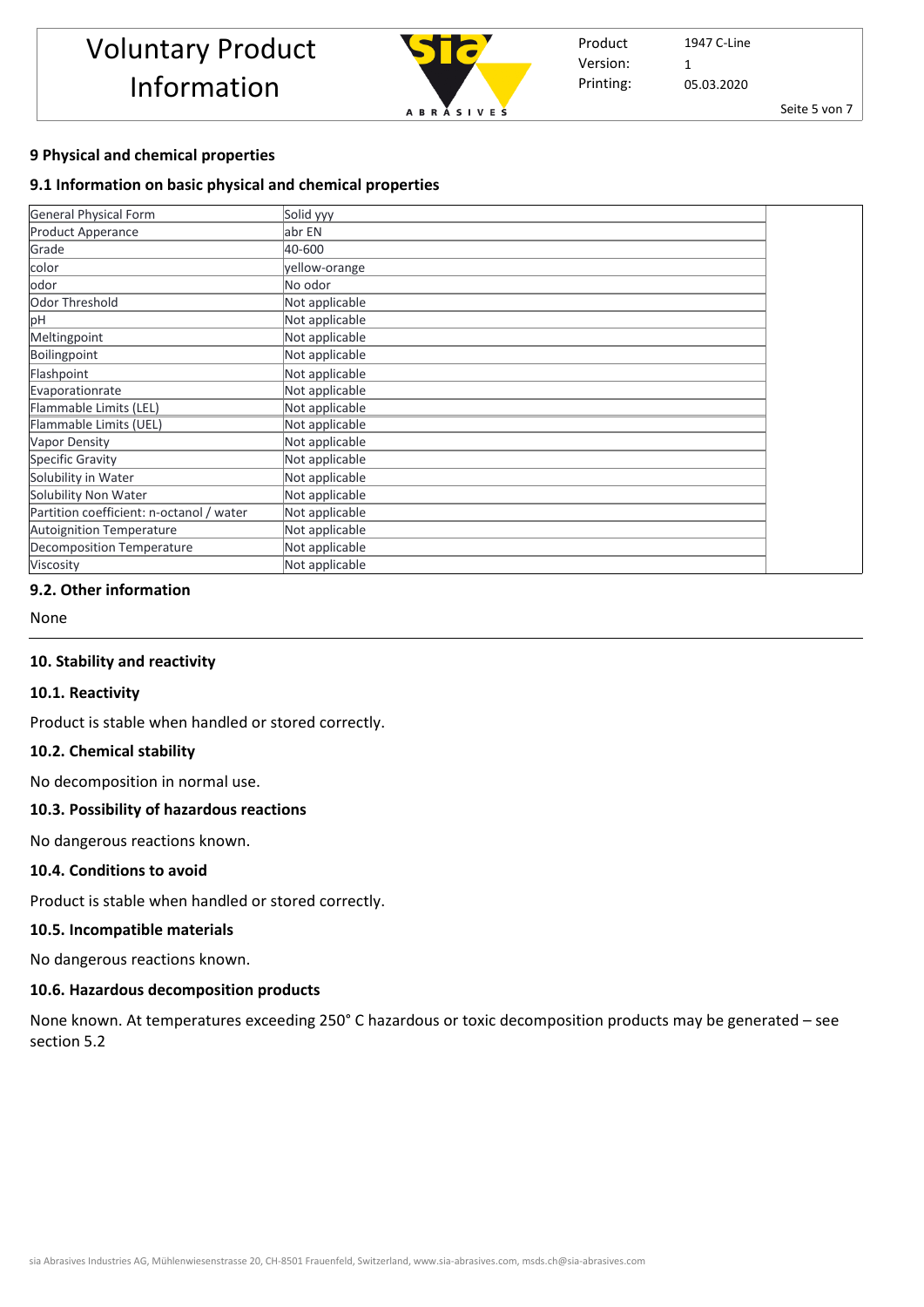

Product Printing: Version: 1

1947 C-Line 05.03.2020

Seite 6 von 7

# **11. Toxicological information**

# **11.1. Information on acute effects of exposure**

No toxicological effects if inhaled or swallowed or with eye or skin contact are known. See also section 8.

# **12. Ecological information**

# **12.1. Toxicity**

No effects known.

# **12.2. Persistence and degradability**

No biodegradable potentials known.

# **12.3. Bioaccumulative potential**

No potentials known.

# **12.4. Mobility in soil**

No potentials known.

# **12.5. Results of PBT and vPvB assessment**

Not relevant.

# **12.6. Other adverse effects**

No effects known.

# **13. Disposal considerations**

# **13.1. Waste treatment methods**

Dispose in accordance with all local, state and national regulations. Local regulations may be more stringent than regional and national requirements. It is the responsibility of the waste generator to determine the toxicity and physical characteristics of the material to determine the proper waste identification and disposal in compliance with applicable regulations.

# **13.1.2. Product**

Follow national and regional regulations.

Due to the ingredients and properties disposal as non hazardous waste (2000/532/EC) is possible if no hazardous materials are added to the abrasives. (EWC – Nr. 120121),